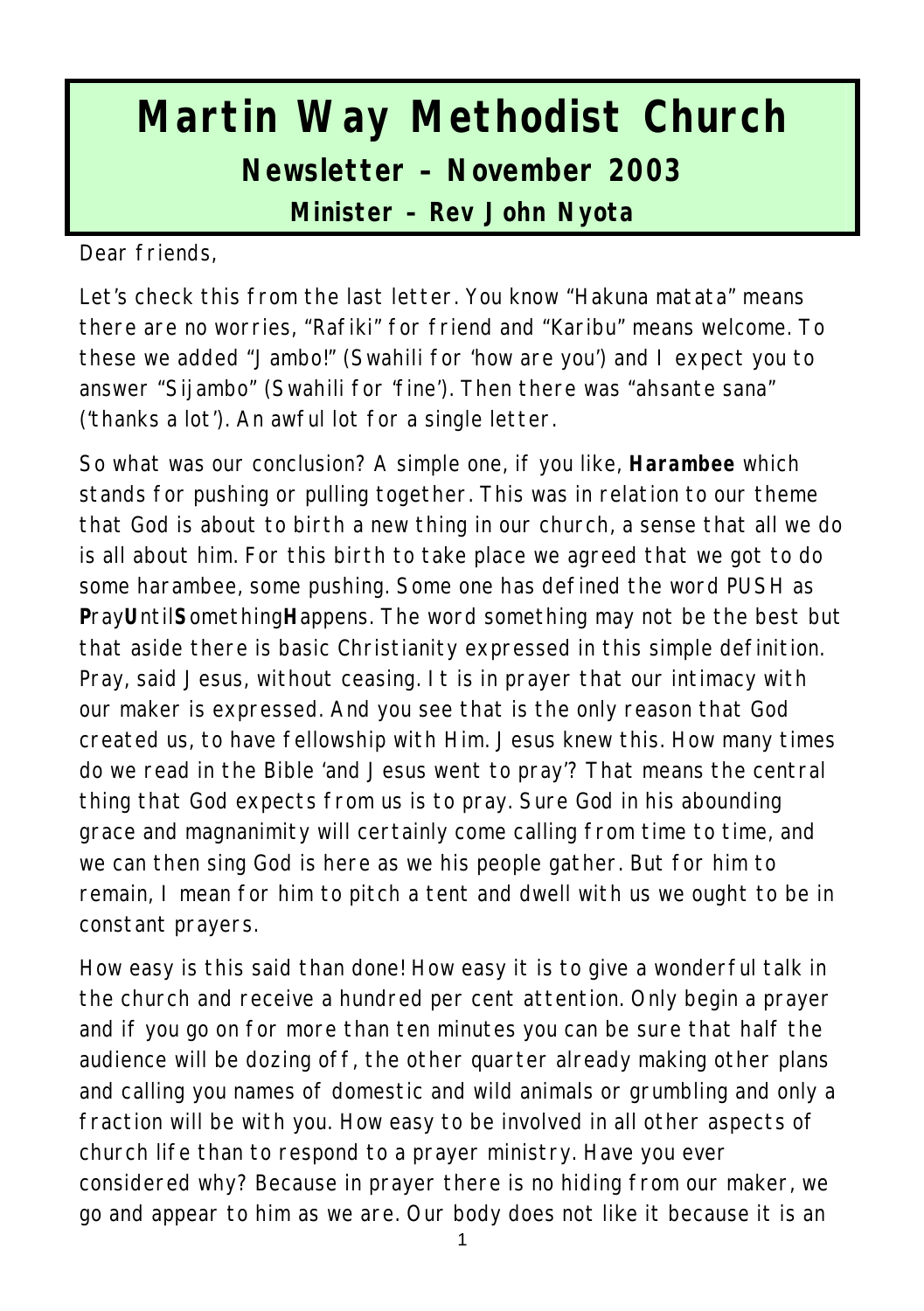enemy of God's will. This is right there in the Bible. Check out Jesus' word at Gethsemane, 'The spirit is willing but the body is weak'. So selfish of the body because just as it cannot live without food so the spirit cannot do without prayer. Thus the body is the first thing to master. And lest you mourn 'oh I am doomed for I am the only one who cannot master this', let me flash your memories back to Gethsemane again. The very disciples of Jesus! He asks them at his greatest hour of need to tarry pray for him. Only to return an hour later and guess what they were all dead asleep. He rebukes them, "Can't you keep vigil even for a little while."

I say prayer takes us back to the very ABC of Christianity. The first thing we learn as we grow up or in Sunday school or when we first come to church is that we belong to him who caused us to be and his name is God. Then we learn that we can talk to him daily through prayer. That we can tell him all our needs and he will listen and give us what is best for us. It is only much later that we learn that he did speak to some people like us in the past and his words are recorded in a book known to us as the Bible. Then we join the church and learn women's, men's, youth fellowship plus numerous other stuff. Yet unfortunately, the temptation as we grow up is to give more attention to what came later whilst giving little attention to that basic item, prayer.

The message is simple: If God is here, which I believe the last few days have confirmed to me that he is, if he is to make Martin Way his dwelling place, we ought to Harambee, PUSH, we ought to pray without ceasing. Then this place will never be the same again, as we come to celebrate answered prayer through your daily fellowship with your maker. Anyone coming in will also witness that God is in town. Oh I love that, don't ya?

What else does this PUSH business entail? Watch this space.

*John*

#### **Quote - Unquote**

True humility is not to be found in denying that you possess the particular gifts that are yours. It is to be found in acknowledging those gifts to the full, glorying in them, developing them, and handling them back to God who gave them to you, to do what he will with them.

*Bishop Dr. Donald Coggan 1977*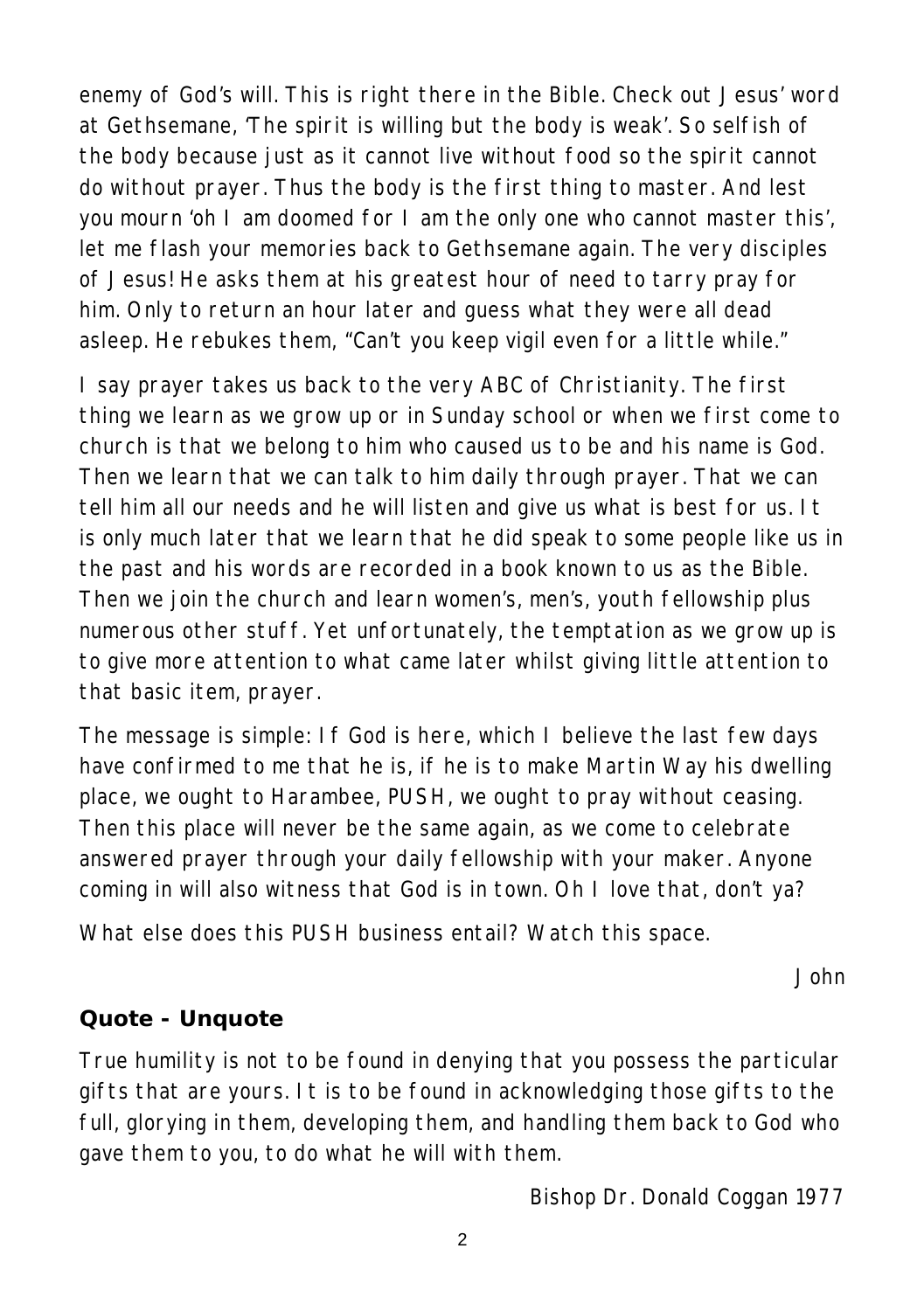#### **Reflections**

The other day I was looking after one of my grandsons, Jacob, for a few hours. He is nearly four years old. We decided that we wanted to go to the park and play on the swings and slides. Now, Jacob knows the way to the park. He has been there many times before when he has stayed with us. So we slowly walked the well-trodden path until we came to the playground. He then played on the swings, rocking horse, roundabouts and climbing frame. After which he decided that he had had enough and wanted to go home. So we did. But I started to go home a different way, at least a way not previously known to him. He said AYou can't go that way" to which I replied AOh yes we can. I am going to show you a new way back to the house". So we came home along the Anew" route. I led and Jacob followed. He had a few doubts along the way and questioned whether I knew where we were going. I assured him that I did and before long we came to somewhere that he recognised and all was well. His confidence restored, we strode the last part together.

Now that simple story made me realise that life is like that. We all tread well-trodden paths, rarely deciding to do something new for fear of the unknown or because we do not have the confidence to try something new or for fear that we might fail or are worried about what people might think. And yet, when we do buck up the courage to try something it usually turns out for the best and a great and rewarding time is had by all!

Well September marked the beginning of the Methodist year and this year in particular, marks the arrival of a new Minister at Martin Way, the Rev John Nyota. Other Methodist churches all over the world will be welcoming new ministers to their midst.

New ministers bring something of themselves to a church. John will be no exception and it is up to us to support John and not be afraid to try something new, to move on. To trust in God to show us the way and stride forward in confidence and John's company to spread the word of the Lord to all those we meet. You never know, we might even enjoy it!

#### *Mike Mortley*

[first published on www.martinway.org.uk in the 'Reflections' column]

'Going to church doesn't make you a Christian any more than standing in a garage makes you a motor mechanic'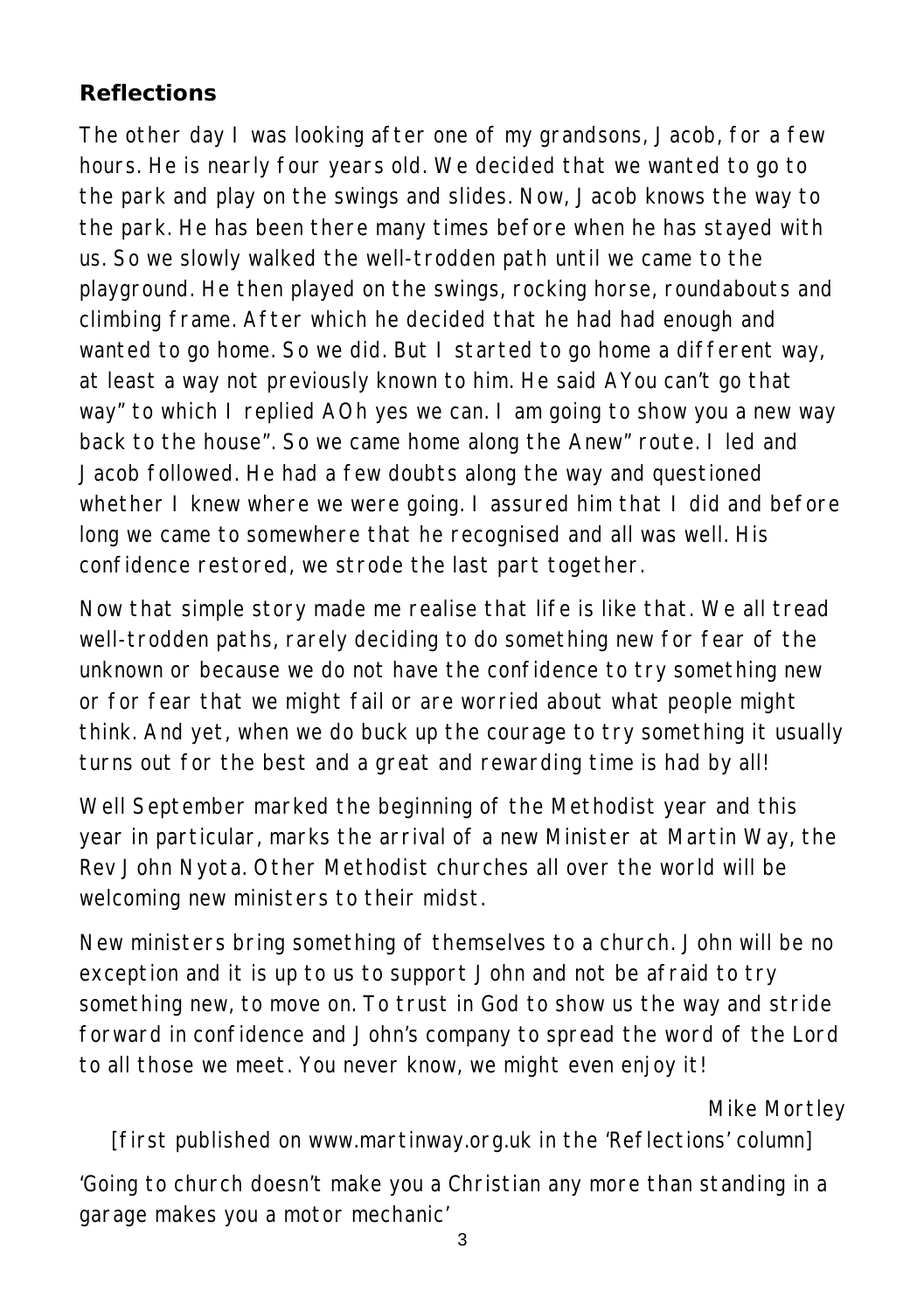#### **Muslims and the Resurrection?**

A local computer shop in Selly Oak, Birmingham, is run by an Iraqi Muslim whom his customers call Mick. He is skilful, patient, generous with his time and a real help to many. At certain times of the day he withdraws to pray.

After negotiations between Mick, some friends and Richard Branson, a Virgin airplane was made available in order to take medical supplies, surgical equipment, volunteer nurses, doctors and civil workers to help restore water and electricity supplies to Iraq. This venture was supported by members of local churches who were also asked, by Mick, to pray.

The first of a number of planes left for Basra and, with a British army escort, the people and supplies were taken to Baghdad to set up a base in a mosque known well to Mick. They have chosen to focus their efforts in a hospital for disabled and injured children where there has been looting, where the morale of the unpaid staff is low and where the water, electricity and drainage have been impaired. Other flights are planned.

Pondering the positive, humane influences of the imams, who, through the mosque, are restoring order amongst the looters, and bringing control to Baghdad's increasing traffic chaos, a friend dared to ask "could this be a sign of resurrection?". I have wondered also if Mick's journey carries the marks of resurrection.

#### *Donald Eadie From 'Mission Matters' issue 8 September 2003*

### **Voluntary Association For Surrey Disabled**

The Voluntary Association for Surrey Disabled (VASD) started 67 years ago in Kingston, later moved to Leatherhead and two years ago found fresh premises in Dorking. Although primarily for Surrey its remit extends to the South coast (London to Brighton as it were). They have many strings to their bow in addition to their provision of specialist equipment (for sale or for short term loan). On the holidays which they organise for their club members, they provide voluntary helpers to accompany the members, together with accessible transport and any necessary disability equipment. A new programme is offered every year and the accommodation ranges from small hotels to holiday camps. They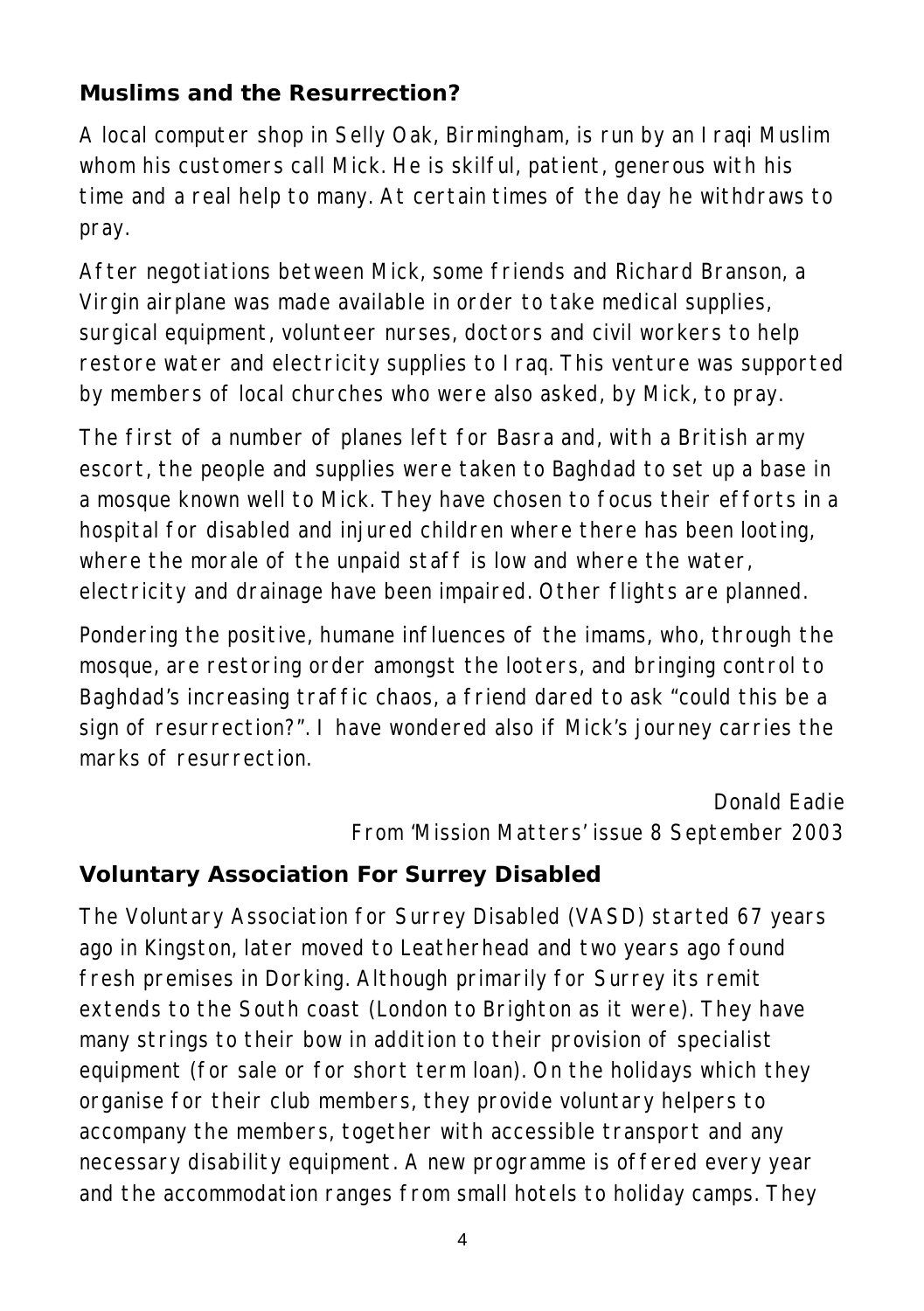also have a holiday bungalow at Elmer Sands, near Bognor, which accommodates up to 10 people in 4 twin-bedded rooms. The disability equipment shop at Fetcham is open three morning a week and their mobile shop goes regularly to Banstead, Chertsey, Cobham, Horley and Dorking Hospital. It is also available to visit your club or group.

To find out more write to VASD, 10 Havenbury Estate, Station Road, Dorking RH4 1ES or e-mail them at vasd@lineone.net

# **Ingenious!**

A simple, sustainable and low-cost way to sterilise water

Steve Burgess is a CMS mission partner and water engineer based in Kenya. For the past few years he has been helping the local community to improve their access to clean drinking water by utilising a stunningly simple and contextually appropriate technique that uses plastic bottles and black paint! Here's how it works:

A broad stripe of black paint is applied to one side of the plastic bottle and it is then filled with well water.

Local women put the container - the side that is painted black being placed face down - on a piece of corrugated tin which they have also painted black. The ultraviolet rays of the sun, during the hottest part of the day, burn down on the bottle, raising the temperature of the water inside until, after five hours of such heat, it's bug free and fit for drinking, completely free of all harmful micro-organisms.

The method is called SODIS (SOlar DISinfection of water). The ultraviolet (UV) radiation kills the bacteria in the water. The heating of the water contributes to the destruction of bacteria which cause diarrhoea. As he introduces this low-cost technology to community groups, Steve shows them the results of testing water samples from the well for bacteria. Yellow spots (indicating the presence of coliforms) appear in samples of untreated water. However, samples of well water which have been SODIS'd are pure and free of such spots. So the women can see that the water subjected to SODIS is safe for them and their families to drink

*Church Mission Society*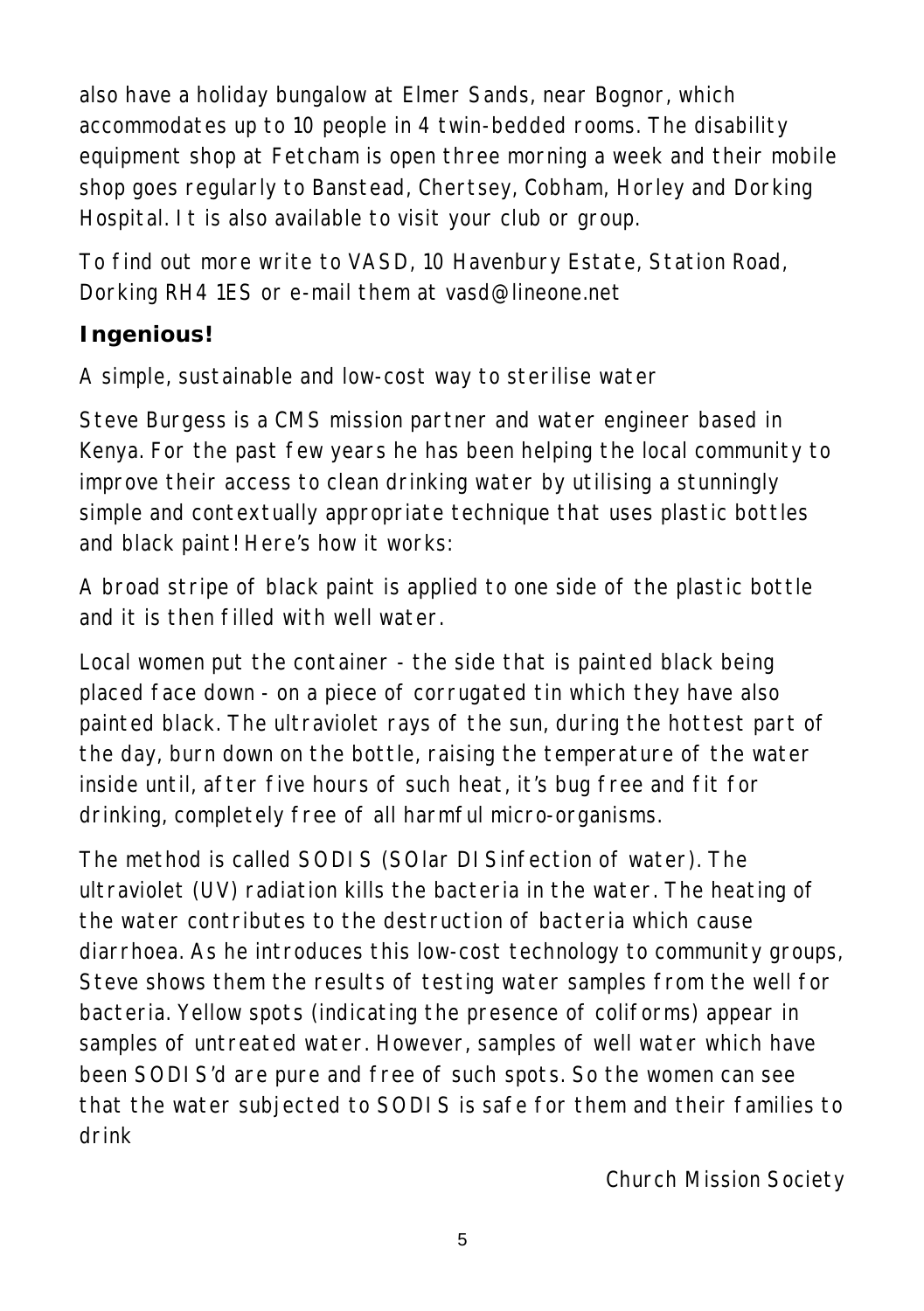#### **Quote - Unquote**

We have not been listening to God, and because we have not, we watch ourselves doing ungodly things. The message we hear from all sources of truth is clear: we are all one. Forgetting this truth is the only cause of hatred and war, and the way to remember it is simple: Love, this and every moment.

#### *The Dalai Lama*

#### **Spires - Working for Homeless and Disadvantaged People**

Spires is based in south London and every day up to 200 homeless and disadvantaged people are offered essential services. It is a lifeline for dozens of local men and women sleeping rough on the streets.

At Spires homeless people can access projects ranging from IT and literacy classes to drug and alcohol programmes. All this in addition to hot meals, showers and a clothing service.

Meeting basic needs is the starting point and Spires activities are designed to enable our users to make positive changes in their lives. Resettlement into permanent accommodation away from the streets is a priority for many. For others it is getting access to medical treatment including those with severe mental health needs.

Most of Spires work is funded by voluntary sources - trusts, churches, schools and local companies. Their support is backed up by the efforts of over 100 volunteers.

#### **Providing Food and Clothing**

Spires Gateway project is a drop-in service that offers hundreds of homeless and disadvantaged people opportunities to improve their situations. The drop-in is open several days each week. Thanks to donations from local people and support from volunteers, Spires provides tens of thousands of hot, nutritious meals, and distributes tons of recycled clothing. Through the drop-in we encourage people to access a range of services including housing advice, healthcare, training and help with drug and alcohol problems.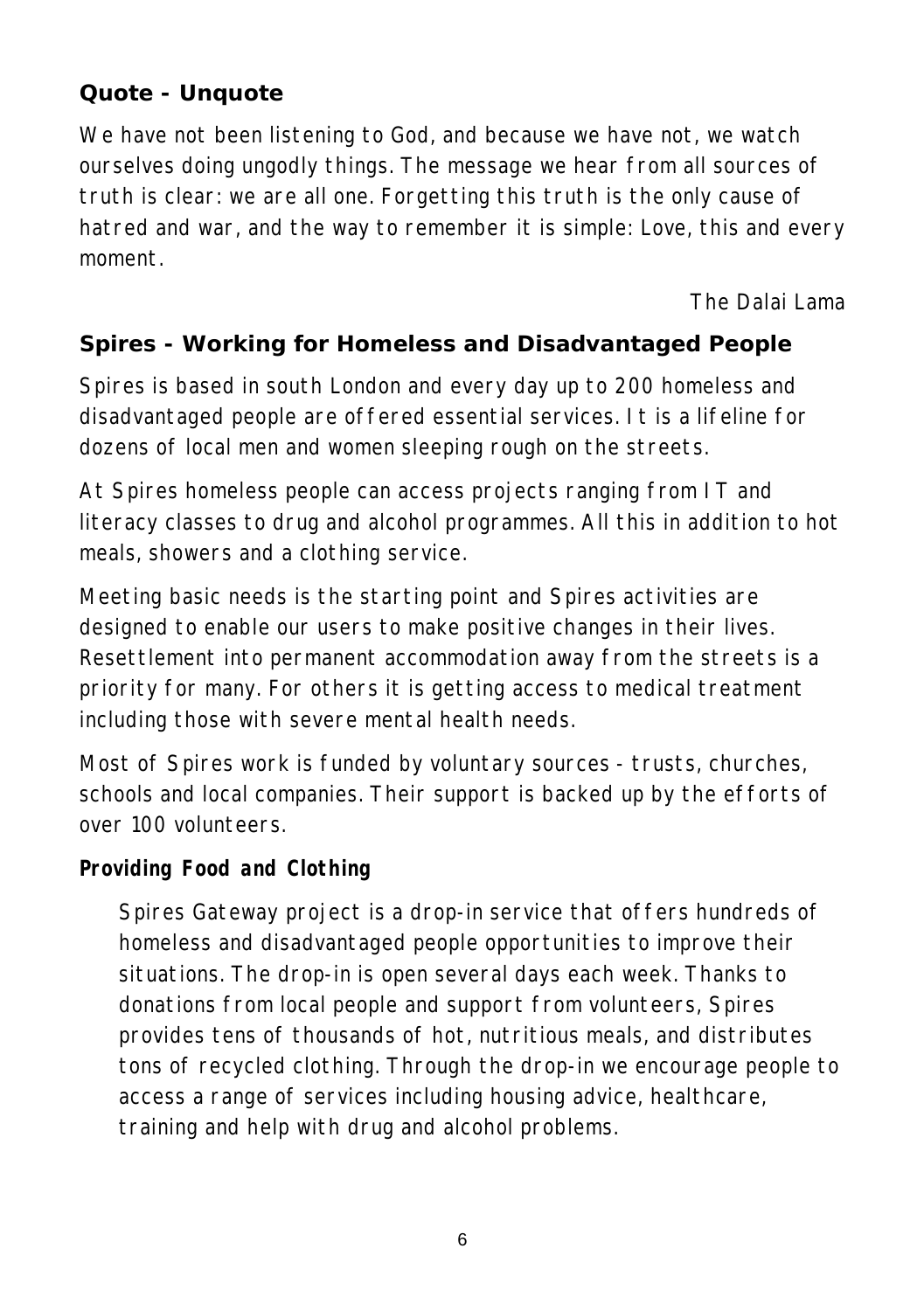#### **Securing Permanent Homes**

Many of the people we see at Spires are sleeping rough, living in hospitals, B&Bs, squats or in danger of becoming homeless. We operate a resettlement project that helps them find somewhere more permanent to live.

Spires also helps people get rent deposits and furniture, and provides all the advice and support they need to secure and maintain a tenancy. In the last year we have helped over 100 individuals achieve emergency or more permanent housing.

#### **Rough Sleepers Space**

Spires Rough Sleepers Space offers showers and other facilities that are used every day by dozens of people who are living on the streets. Providing this dedicated space means that we can make the first essential breakthrough that can lead to them accessing other services such as help with medical problems.

#### **Dates for your Diary**

| • Saturday 8 November  | St. Mary's: Christmas Fair 11 am-2 pm |
|------------------------|---------------------------------------|
| • Saturday 22 November | Raynes Park: Christmas Market         |
| • Saturday 22 November | St. James Christmas Fair 11am-1 pm    |
| • Saturday 29 November | St. Martin's: Gift Day Craft Fair     |

#### **Christmas Tree Festival**

organisations are being asked to decorate a Christmas tree for display in the church as part of this festival. It will take place on Sunday 7th December and will be combined with our annual Gift Service as part of our Morning worship. The Church will then be open to visitors from 2.30 - 6pm and a programme of events is currently being devised but will include :

- Children's workshops Christmas Cards and Decorations -
- Afternoon tea and mince pies
- Story time under the tree 5.30 pm

Proceeds to be divided between NCH Action for Children and John's Kenyan Project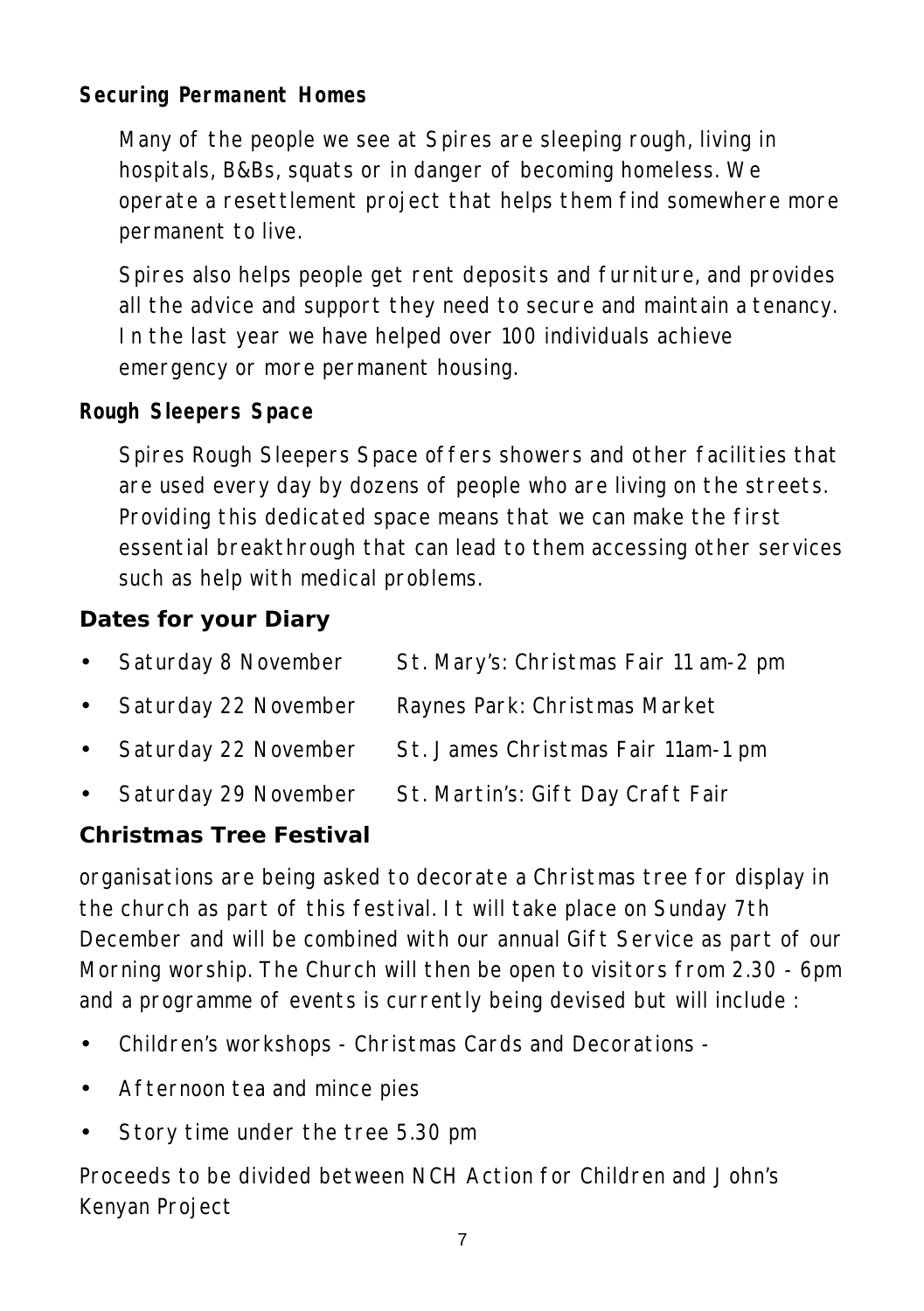Organisations are already working on ideas for their trees, but if any individuals/families would be interested in decorating their own tree, please let us know, they would be most welcome

For further information contact Bob, Janet, Lesley or Mike

# **Operation Christmas Child 2003**

It's shoe-box time again and this year everyone is asked to join in.

Christmas Child is the charity that distributes shoe-boxes of gifts to children in over 100 countries world-wide, regardless of their nationality, political background or religious beliefs. Midways first supported them two years ago. Last year they were joined by Platform 10: and the Rainbows, who filled and sent 20 boxes plus a donation. This year we hope to beat that total.

 The boxes are for a boy or girl aged either 2-4, 5-9, or 10-14. Due to import regulations all goods should be new or nearly new. Suggested items include:- a cuddly toy; a toothbrush, toothpaste, soap; a notepad, colouring book, picture books; pencils, pens crayons; a hat, cap, gloves scarf; a small ball or tennis ball; a puzzle, toy car, jewellery or hair accessories; sweets (must be well within their sell-by date). Things you must not send include edible items and clothing (other than listed above), glass containers or books with words.

It is great fun to do but in some ways a challenge to find suitable things for your box or age range. To help with this a box will be put out for people to contribute individual items if they cannot fill a box of their own.. The boxes must be ready by mid-November as the Drop Off points for collecting boxes open on 5 November.

If you need more information ask Maralyn or Janet and remember every box will get to a needy child.

# **Macmillan Cancer Relief**

I would like to thank all those who contributed, in any way, to raising the grand total of ,270 for the charity which supports the Macmillan nurses. I would particularly like to thank Marilyn, Rosemary, Lesley, Joan and Jo for giving so much help with 'The World's Greatest Coffee Morning'. I am not good at asking people for money, but in this case it was easy. So many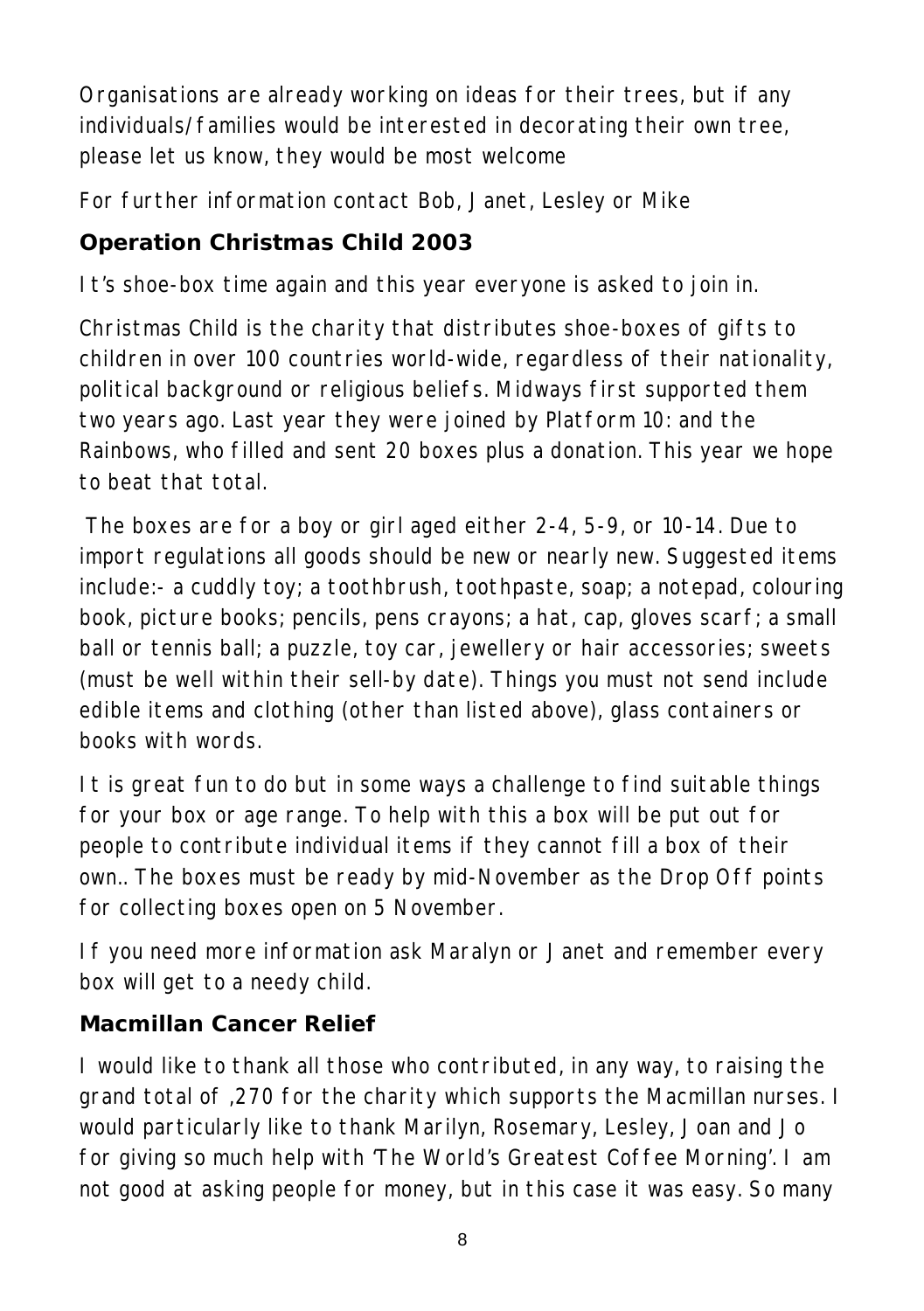of us know or have known people suffering from cancer and some have experienced the care and dedication of the Macmillan nurses both to the cancer sufferer and their family. More than half of the money was given by people outside the church who said that they would give to the Macmillan nurses because they do so much good. When people realise that an organisation is or may be important to their own lives they are very ready to support it. Perhaps the Church itself can learn something from this.

*Pauline Riley.*

#### **Methodist Fund for World Mission**

During the year 2003 we raised ,66-29p for the above Charity. This amount was the contribution of relatively few people. I would like to thank those people for their generosity and to make a plea for more support for this worthy cause. We all have a lot of demands on our money in this day and age, and we all know that money doesn't grow on trees. We have to be careful how we spend and we all have our favourite charities, but with this charity you don't give pounds, you just put money in a box when you feel like it. It is a good way of getting rid of those minute 5p pieces, which you don't know you have, until there are about a dozen, because they hide among the other coins. A box is also useful to dispose of pennies, which tend to accumulate until you cannot close your purse, or they make holes in your pockets which cost more than a few pennies to repair. My mother used to say, 'Take care of the pennies and the pounds will look after themselves'. I am sure that this isn't just a northern saying, but it is amazing how many pounds you can collect by just putting pennies in a box. I hope that I have convinced you all that you should have a box for charity of some kind. I realise that home collecting boxes are supplied by other charities such as home missions (Joyce Plant) and by the hospice movement, e.g. St. Raphael's Hospice. I am not trying to say that you must have a box for world missions, but that everyone would find a charity collecting box useful in the home. If you don't have one and would like to support world missions, I can provide you with a box to get you started, organising the pennies in your purse or your pockets.

*Pauline Riley*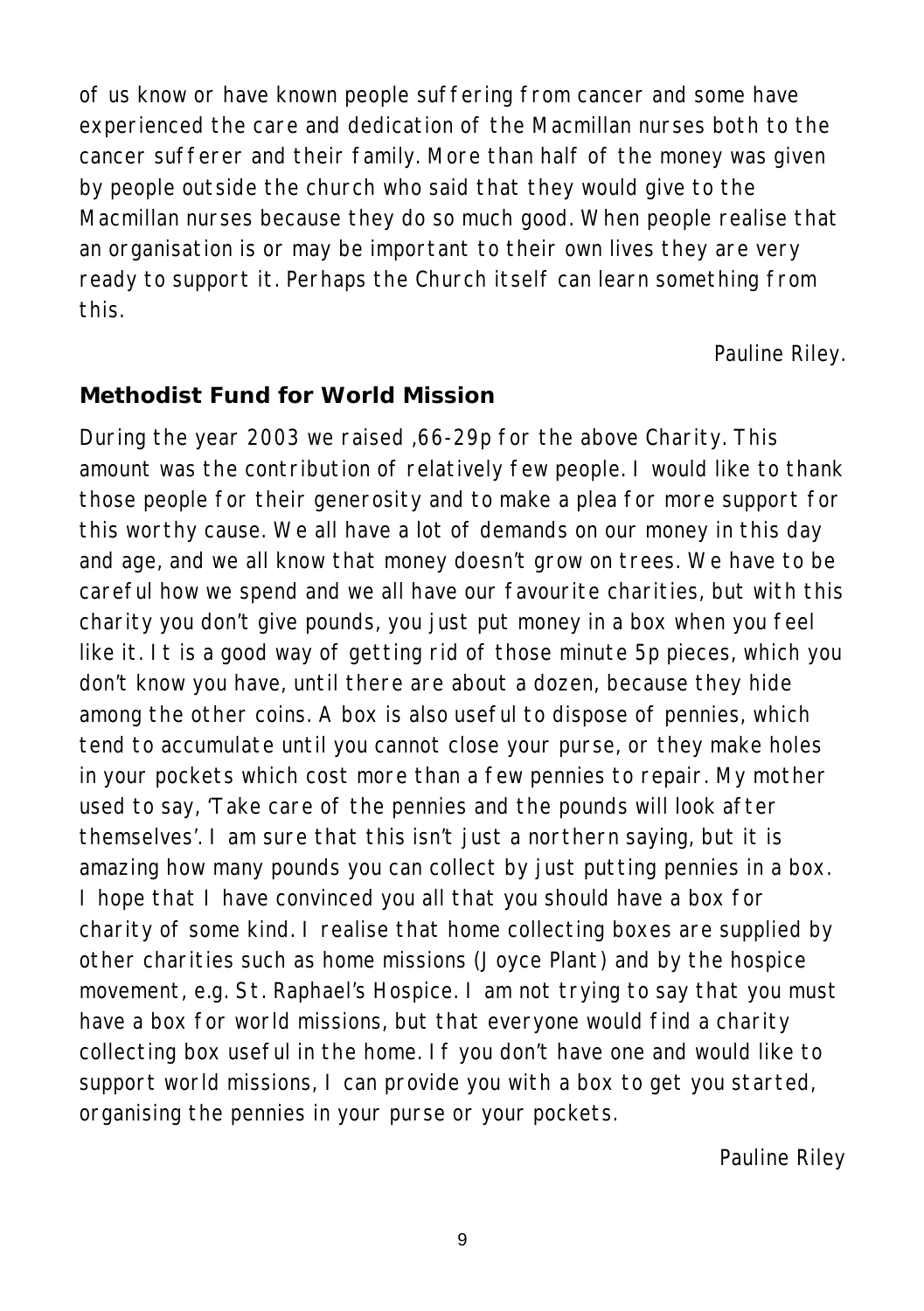#### **A Big 'Thank-You'**

Sincere thanks to all who helped with or supported the Men's Supper Club Lunch-time Market on 27 September. It was a great success in more ways than one. Financially, we raised £800 (the equivalent of almost twentyseven wheel chairs). Then it was great to have folk from three denominations - Anglicans, Baptists and Methodists - working together and enjoying each other's fellowship and friendship. Thirdly, but by no means least, we had much appreciated help from the ladies of Midways who organised the cake stall and Rosemary took charge of the raffle. Margaret Bourne volunteered to provide a stall - something she does willingly to help any good cause. Then Richard Polley's daughter Karen brought along her beautiful hand-made cards. Thank you to all the ladies who became Supper Club members for the occasion. Mention must be made of Suki - his meals caused a lot of comments - all of them favourable I hasten to add!

You may recall that earlier this year the members of the Men's Supper Club set themselves a target of raising £1,500 for 'Wheels for the World'. To date we have raised £2,400. Any further contributions will be very welcome. If you have already donated £30 for a wheelchair, many thanks. Any gifts, however small (or large) will be much appreciated. There is still time to give a Christmas present to some unknown person somewhere in the world. They won't be able to give you anything in return, except their heart-felt gratitude.

Earlier this year, on a visit to Wisley, I had my first experience of a wheelchair. Friends from Raynes Park Methodist Church suggested that I should use one and willing volunteers (including Anne Rusbridge) pushed me around. I certainly saw more of the gardens than I would otherwise have done. That's just a very small example of the difference a wheelchair can make. The wheelchairs sent to needy people by 'Wheels for the World' make a tremendous difference to the lives of those who receive them. Thank you for your support so far. We shall continue our fund-raising until Christmas, as planned. I've been told not to fix another target, so the sky's the limit. Thanks be to God.

*Bill Cox*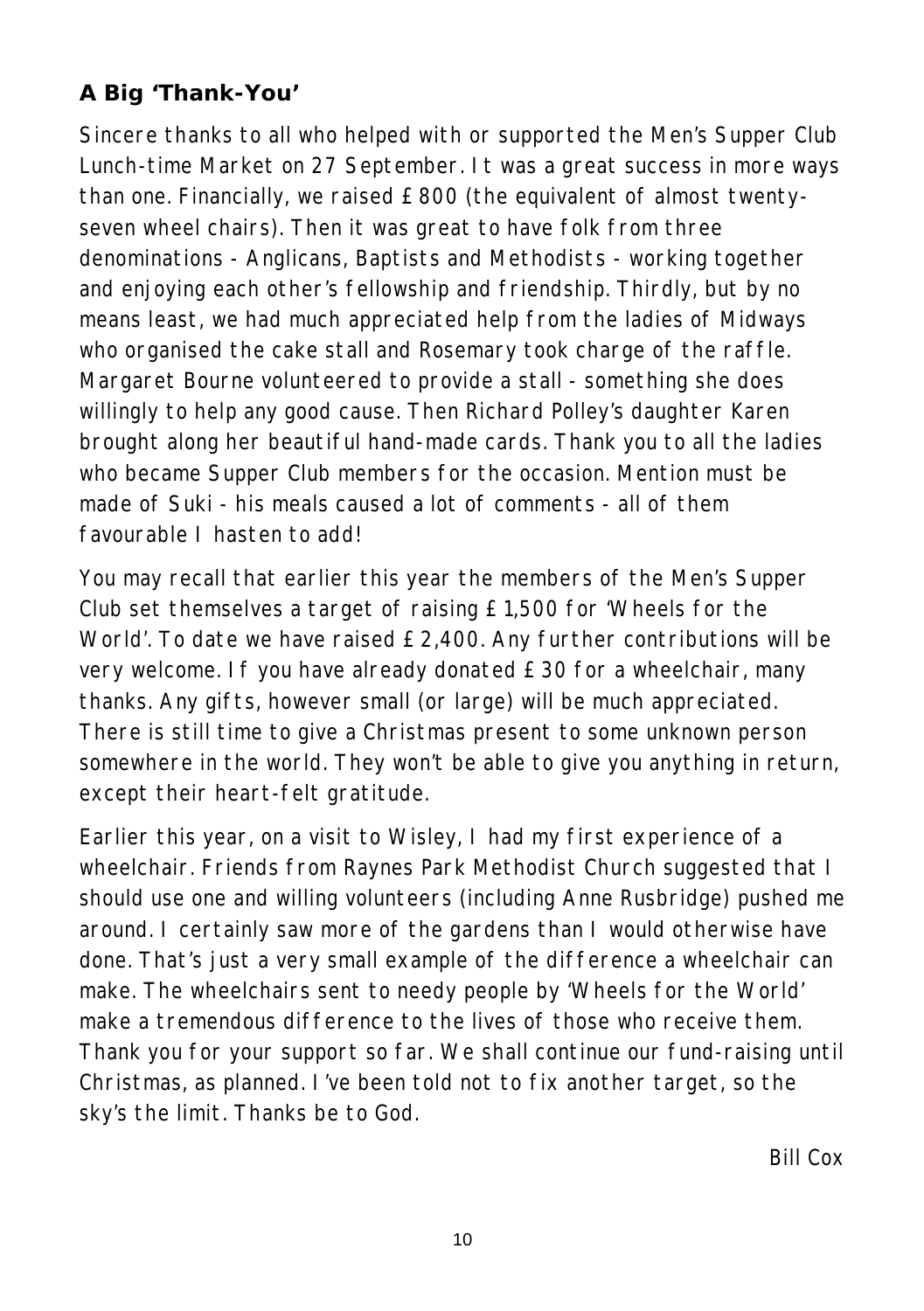# **Prayer from Sri Lanka**

Even as the water falls on dry tea leaves and brings out their flavour so may Your spirit fall on us and renew us so that we may bring refreshment and joy to others []

#### **Ivy Bass**

It is with sadness that we announce the death of Ivy Bass in St. Helier Hospital on Saturday 11th October 2003.

Ivy was born on the 31st October 1915 in Chiswick and was a Church member all her life. She met Bill and they both attended the Anchor Mission in Wandsworth. They were married at the Congregational Church, which was attached to the Anchor Mission, in 1938. At that time Bill and his mother had moved into 24 Woodland Way and Ivy joined them there. They then started to attend Martin Way Church, and from then until they moved to Wallington they were regular members. Ivy belonged to the Women's Fellowship, and also played the piano for the Women's Fellowship at Morden Park Baptist Church. She delivered Meals on Wheels, and in her later years she became President of the local Arthritis Care when it met at St. James' Church and then at Martin Way.. She and Bill had two daughters, Jennifer and Barbara, both of whom were baptised at Martin Way. Ivy and Bill have four grandsons and two great grandsons of whom they are very proud. They enjoyed overseas travel, and one of their favourite trips was to the Holy Land in 1989 with twelve members of Martin Way Church.

Ivy and Bill moved into Rylands Methodist Homes for the Aged in Wallington a year ago, where they were well looked after and where we hope Bill will continue to be happy.

Bill is going to miss her very much and we send him our love, prayers and sympathy.

*Jean Butland*

#### **Remembrance Sunday**

Remembrance Sunday this year falls on 9 November. Get your poppy from Eileen Handy who will also be selling them on 2 November.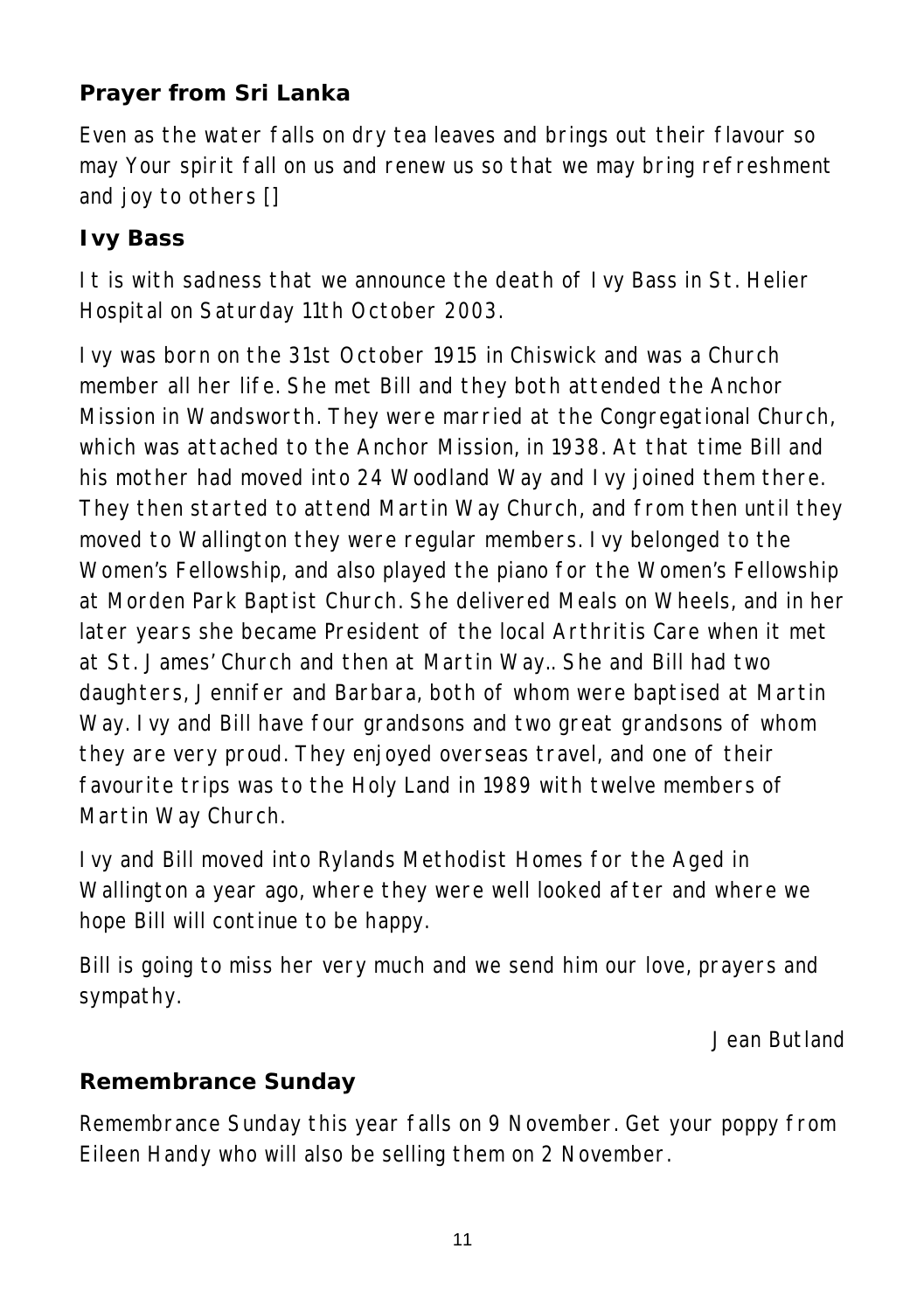#### **Come and Join Us**

Thursday 27 November: There will be a Network District Day at Martin Way. The subject is Racial Justice and the day will be led by Margaret Sawyer, Connexional Network Secretary. The sessions run from 10 am-3 pm. Coffee and tea will be provided as well as soup at lunch-time, but please bring your own sandwiches.

#### **Christmas Cards**

As usual we will be having our Christmas Post Box where you may send cards to friends within our church family, with a donation in lieu of postage for Methodist Homes for the Aged. We are aware that some of you find it quite difficult to write several cards, so, as we did last year, you may like to send one card, addressed to "the church family" which would then be displayed on the notice board in the corridor. Alternatively you may like to submit your own Christmas greeting to Rosemary to be included in the December Newsletter. These would need to reach Rosemary by 15 November at the latest.

*Lesley Mortley*

#### **The Gardening Year**

This hasn't been a very good year for the gardening team. Due to illness and various other factors such as the very hot summer, we feel that the work is becoming too much for the few active people left. We have our limitations. I am not asking for money or plants this time, but for bodies. We need young/middle-aged (none of us are old), fit supple people who can do some digging. The garden by the side of the Church, started by Ted, has been more or less tamed, but there are some wild weedy patches by the Church Hall and in front of the Church which need to be taken in hand. It won't be an easy job, the earth is like concrete, but just think how much fitter you will be after a morning's digging. The church is really looking after your physical needs. The job shouldn't be very time consuming, if we can get enough helpers, but without additional help the present team can do little but let the weeds continue to grow. I am not putting up a notice for people to sign. I have learnt from my experience with the water rota, that people are reluctant to sign their name to anything. If you or a group of people are willing to help, please contact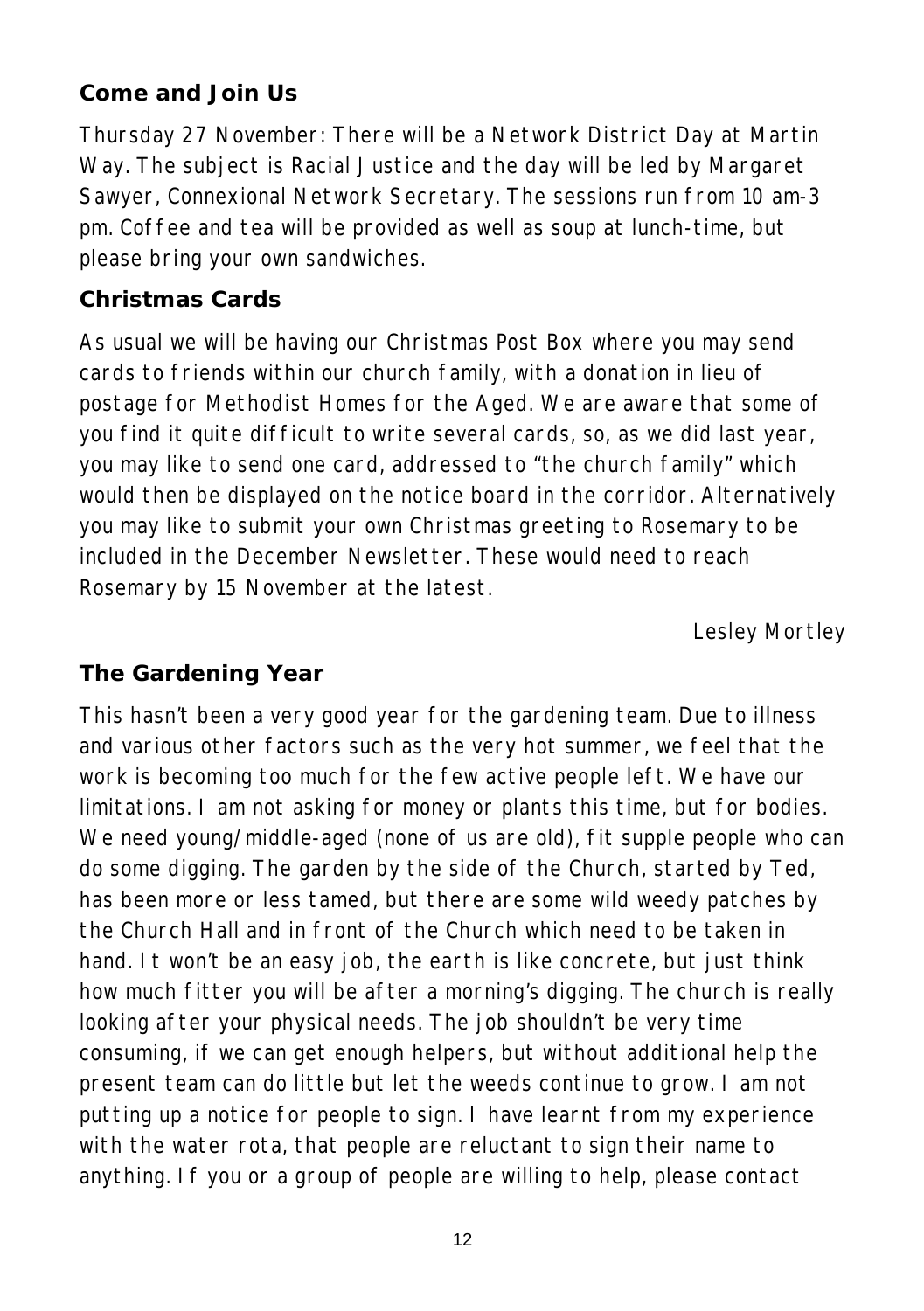either Derek Heaton, Gwen Edwards or me. I am sure that we can arrange digging dates which will suit everyone.

Please volunteer, the church gardens need you!

*Pauline Riley*

#### **Children In Need Coffee Evening**

19 November: 7.30 pm The Guides are holding a Coffee Evening in aid of Children in Need. Do come along and support them. Midways members especially - why not come early and have a coffee before your evening session with Barbara Meineck!